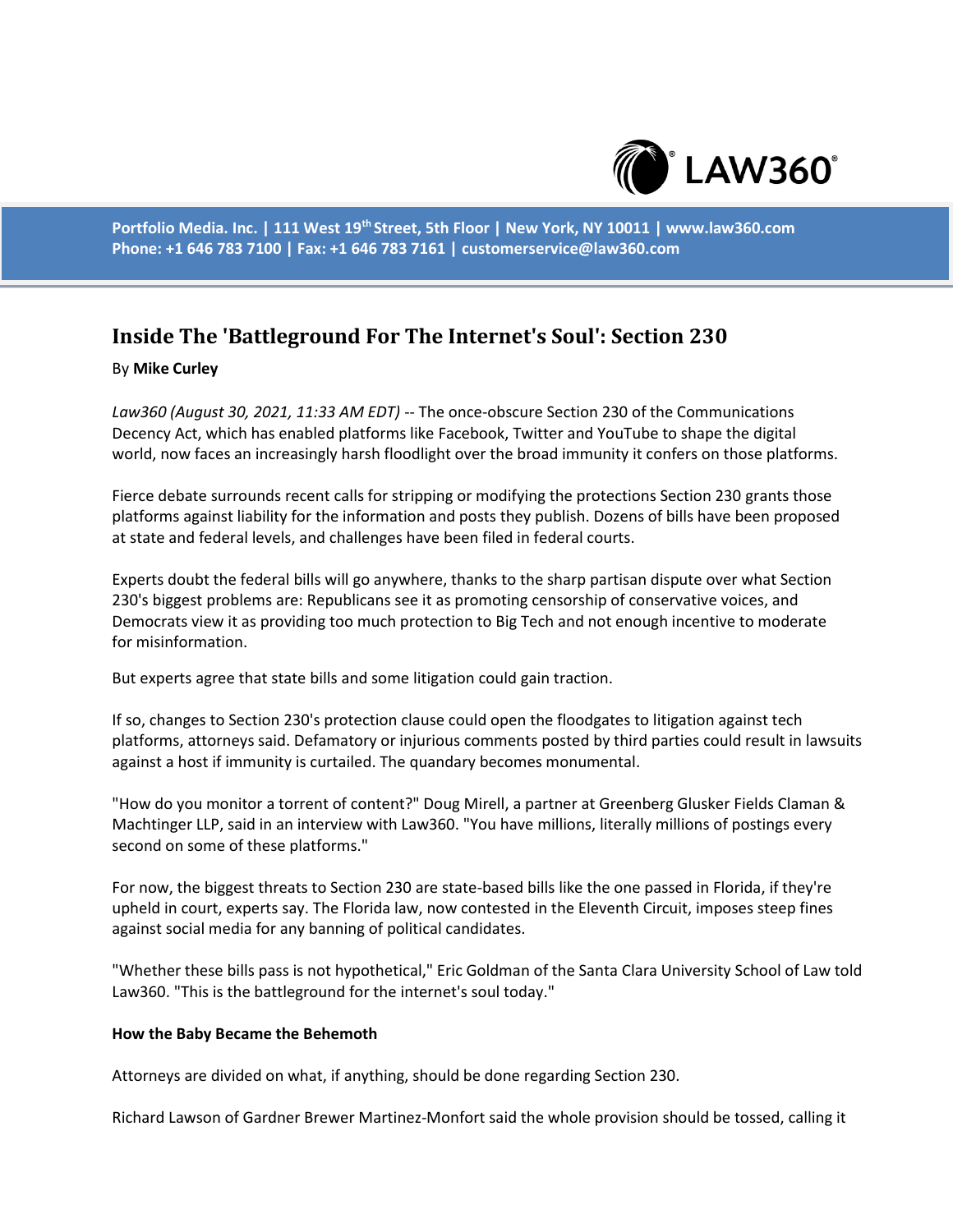"fundamentally flawed" and outdated. He said there was no reason that online platforms should enjoy more protections than ink-and-paper publishers.

"At this point, whatever utility there may have been to a nascent industry to have that protection in the 1990s is gone now," he said. "There is an entire body of case law and statutory law dealing with what happens when publishers put out content that is objectionable. … There's no reason you can't take that and apply that to the internet."

On the other hand, Christopher Cole, who co-chairs Crowell & Moring LLP's advertising and media group, said Section 230 should continue. Growing scrutiny of online expression and debate suggests a continuing need for immunity for platforms, he said.

"I see a lot of rhetoric to the extent that Section 230 was enacted 20 years ago, when the internet was in its infancy, and a lot has changed since then. But I haven't necessarily seen a strong rationale for what has changed so much that you need to disembowel this law," he said. "In fact, some of the things that have changed, to me, signal that the law should remain in effect."

Removing Section 230 would bring "profound" changes to the internet landscape, said Mirell, who believes it would be difficult, if not impossible, for platforms to monitor their content and avoid liability.

"The fact is that Section 230 is what has allowed the baby to become the behemoth," he said. "Because these social media platforms have been able to thrive without any concern for legal liability for anything that users post, they have become effectively immune from the laws of nature that govern the rest of the media landscape."

The law as it stands is what allows Facebook, Twitter and other platforms to decide whether to allow posts to stay up on a case-by-case basis, he said, and to set their terms of service and community guidelines.

Goldman thinks Section 230 is better than the alternatives proposed. The bills introduced so far aren't about making good policy, he said, but rather about marketing to voters.

"We're not seeing any really thoughtful, intelligent proposals that are designed to be good policy," he said. "If they really cared about making good policy, they'd do some research, have some hearings, say, 'OK, what are the potential effects of this?'"

## **A State Law to Watch**

The courts might have the ultimate say in whether Section 230 remains in its current state, through decisions on challenges to the provision or to state laws that take aim at Big Tech.

In Florida, legislators passed a law allowing the Florida Elections Commission to fine social media platforms up to \$100,000 per day for removing political candidates. The law came in response to Twitter, Facebook, Instagram and other social media providers that banned former President Donald Trump following the Jan. 6 storming of the U.S. Capitol.

While the Florida law was enjoined by a federal judge, the case is being appealed to the Eleventh Circuit. If the appeals court overturns the district court, that could open the door to similar legislation being considered throughout the country, Goldman said.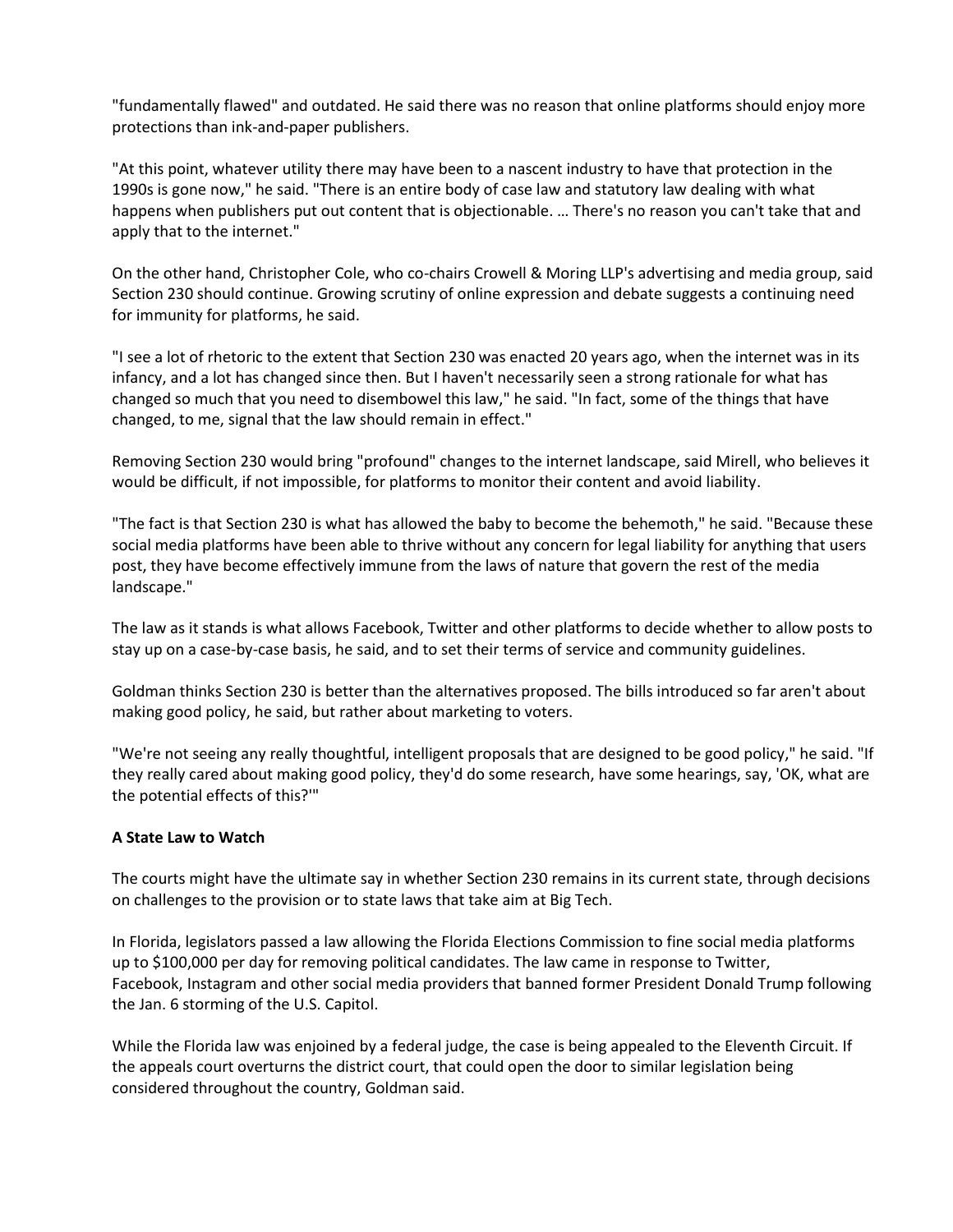The judicial climate elsewhere is showing signs of warming to Section 230 challenges.

In April, Justice Clarence Thomas was critical of social media platforms and their ability to "cut off speech" when the Supreme Court rendered a decision in a suit filed by the Knight First Amendment Institute at Columbia University, which claimed that Trump's practice of blocking Twitter users from his account was unconstitutional.

"Today's digital platforms provide avenues for historically unprecedented amounts of speech, including speech by government actors," Justice Thomas said in a concurring opinion. "Also unprecedented, however, is the concentrated control of so much speech in the hands of a few private parties."

Lawson said this comment shows that if one of these suits gets to the Supreme Court, there could be some movement on Section 230. The most likely path, he added, would be for the appellate courts to change their interpretation of the provision's two main clauses.

The first provision of Section 230 holds that a web platform isn't liable for third-party content. Through court rulings, it has effectively subsumed the second, which holds that a platform isn't considered a publisher if it makes good faith efforts to police its content, Lawson said.

The courts could instead adopt the idea that a web platform loses its protections if it fails to act to police its content despite being on notice. This, Lawson said, would be a "massive" change that would force the platforms to respond more quickly to user reports, or face litigation if they don't.

While Trump has again tried to take on Twitter, Facebook and the others in recent high-profile lawsuits alleging they censored him by banning his accounts, the consensus is that the effort is mainly a publicity stunt focused on his personal grievances, unlikely to lead to a change in the law.

## **The Law Legislators Love to Hate**

A dizzying number of bills have been introduced on both sides of the aisle in Congress. But while these proposals give sponsors an opportunity to grandstand, few, if any, have legs, experts say.

Each party has its high-profile bill in the House: the Safeguarding Against Fraud, Exploitation, Threats, Extremism and Consumer Harms Act, or Safe Tech Act, proposed by Democrats in February, and the Disincentivizing Internet Service Censorship of Online Users and Restrictions on Speech and Expression Act, or Discourse Act, introduced by Republicans in June.

There are dozens of such proposals, though Goldman told Law360 many are "messaging" bills — not intended to pass so much as to promote a political agenda and show voters that a Congress member is taking on Big Tech. Even the big ticket bills, however, are unlikely to pass, given the stark partisan divide in Congress.

"Democrats generally want internet services to do more content moderation, and Republicans generally want internet services to do less content moderation," he said. "Their goals are diametrically opposed even if they both are targeting Section 230."

Sen. Marco Rubio's website describes the Discourse Act, which the Florida Republican sponsors, as a measure to remove Section 230's protections for any major platform that promotes or censors certain materials or viewpoints.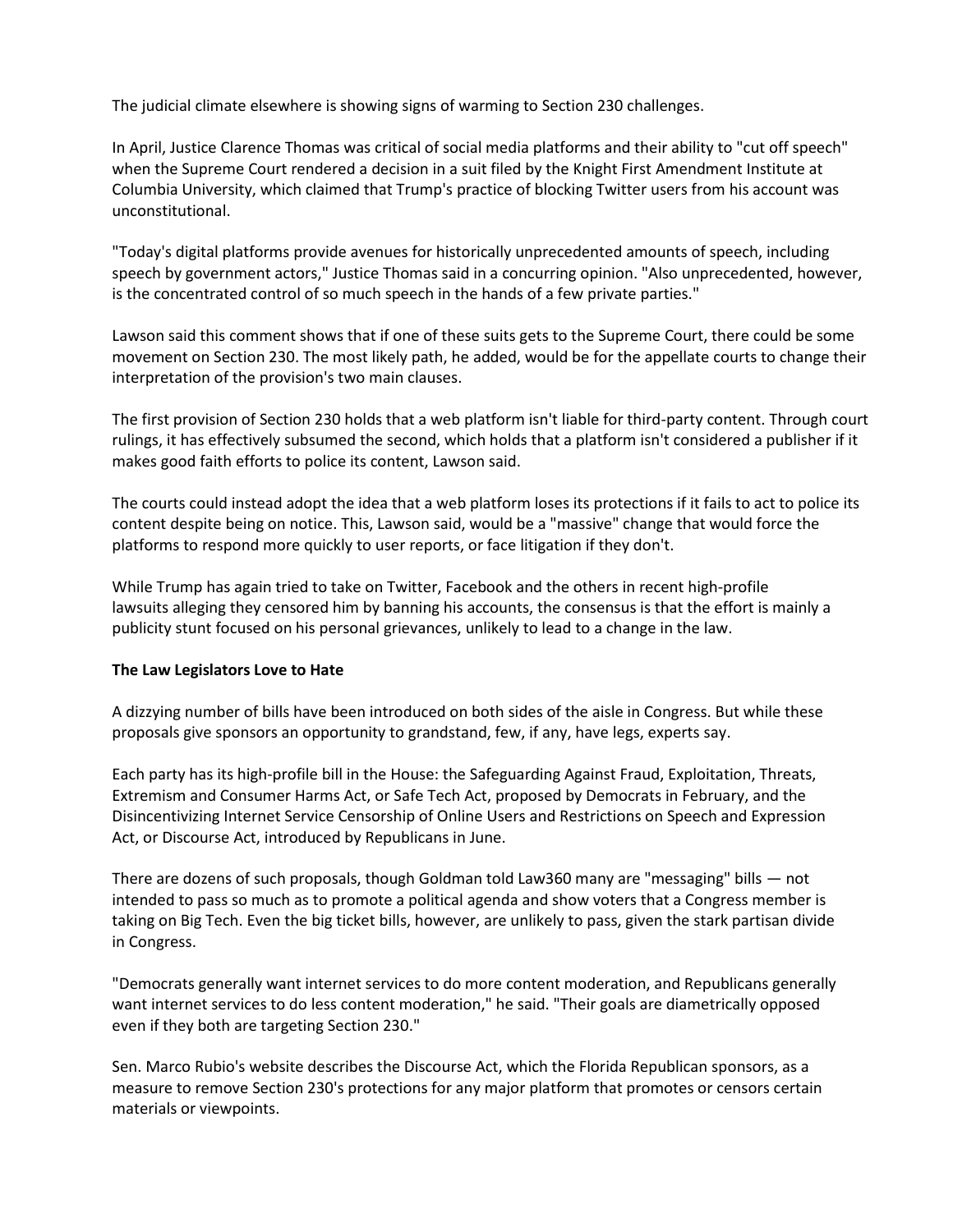The Discourse Act would unleash litigation by anyone who's been deplatformed, said Cole of Crowell & Moring. The proposal would effectively prevent the platforms from moderating, making them "ultimately inhospitable," he added.

The Democrats' Safe Tech Act would exempt paid content from Section 230's protections, effectively giving platforms a duty to screen ads and other sponsored content, Cole said. But what constitutes "paid content" can be murky, as platforms often receive some type of compensation for regularly posted content, and it could be argued that other types of content that generate revenue for the site would be considered "paid content" under the bill.

Lawson of Gardner Brewer Martinez-Monfort, who views Section 230 as giving inadvertent protection to deceptive advertisers, said forcing platforms to screen and verify advertisements would be a game changer.

The Safe Tech Act also includes a provision that would let users go to the courts for an order to, for instance, take down a defamatory post, as well as other provisions that would stop Section 230 from interfering with civil rights and anti-harassment laws.

The Republican and Democratic bills do share some commonalities. Both would turn Section 230 into an affirmative defense rather than immunity. This would allow a lot of litigation to get beyond the dismissal stage, Cole said, imposing a higher cost to the tech companies.

More recently, Sen. Amy Klobuchar, D-Minn., introduced the Health Misinformation Act, which would amend Section 230 to remove liability protections for platforms whose algorithms promote misinformation related to a public health emergency, such as the COVID-19 pandemic.

Goldman, the law professor, is critical of the bill, saying it unconstitutionally designates the secretary of health and human services as a "one-person censorship board" and wouldn't be likely to reduce the amount or visibility of misinformation.

Mirell, however, called the provisions a "welcome and overdue development" as the country struggles with vaccine hesitancy and another wave of COVID-19 cases.

"Though this proposed legislation faces a long road to enactment, I hope it will spur platforms such as Facebook and Twitter to take even more seriously their moral obligation to suspend and remove accounts that continue to promulgate medical misinformation," he said.

#### **An Internet Without Section 230**

Goldman posited three possible scenarios for platforms if Section 230 gets taken off the books.

In the first scenario, websites spend big money putting in barriers to ensure posted content doesn't create liability. But lawsuits inevitably arise anyway, and some platforms are unable to afford the litigation.

In the second, platforms decide not to moderate at all, on the premise that they can't be held liable for posts they don't know about. While Goldman is unsure that would fly as a legal defense, he said it definitely wouldn't work from a business perspective, as an unmoderated site would be "overrun by